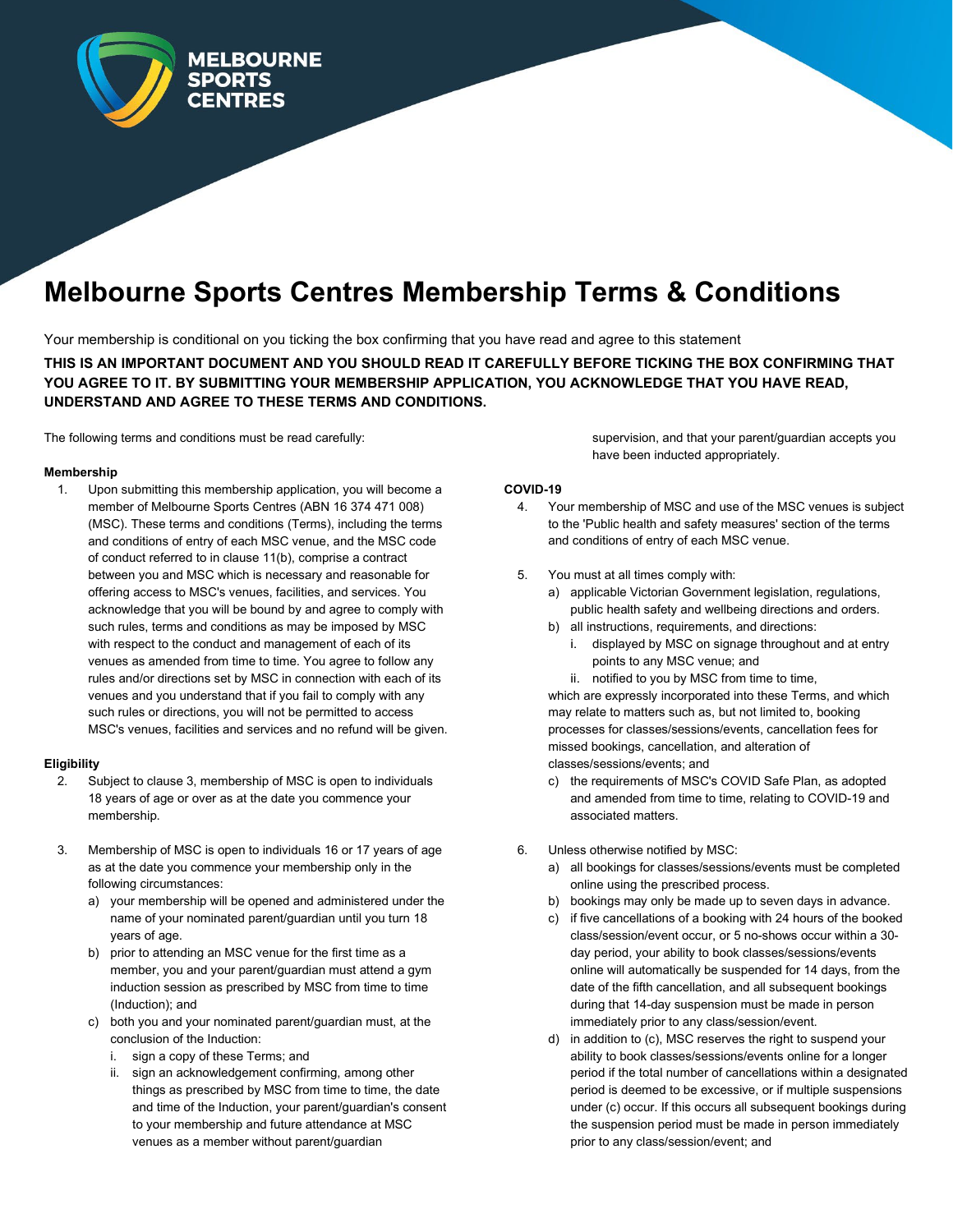- e) all classes/sessions/events are subject to change, and MSC reserves the right to cancel, postpone or alter classes/sessions/events due to circumstances directly relating to COVID-19.
- 7. You acknowledge and agree that:
	- a) COVID-19 is extremely contagious and that despite the measures of MSC to help mitigate the risk of transmission, the elimination of risk of exposure and infection to COVID-19 is not currently possible, and it is your sole responsibility to utilise your best efforts to avoid any act or omission that may jeopardise your own safety or the safety of others.
	- b) (i) you may be exposed to COVID-19 at an MSC venue that may lead to contraction of COVID-19 or related illnesses (Illnesses); (ii) exposure to such Illnesses may result in severe and permanent damage to your health; (iii) you are attending the relevant MSC venue(s) voluntarily and at your own risk; (iv) you have knowingly evaluated any and all risks associated with attending the relevant MSC venue(s); and (v) you voluntarily and freely accept and assume the risks and dangers you may encounter or be exposed to and understand that the waivers, releases and indemnities in these Terms express apply to these risks and dangers; and
	- c) in full knowledge and complete assumption of all of the risks, you hereby irrevocably agree that you will not sue or claim against MSC or its officers, employees and agents (Released Parties) for any injury, illness, damage, loss or harm to you or your property or your death or disability, whether in connection with COVID-19 or associated Illnesses, or otherwise, resulting or arising out of or in any way related to preparation for, travel to, and/or attendance at an MSC venue or use of your MSC membership in anyway.

# **Membership Minimum Term**

8. There is no minimum term for MSC memberships. You may terminate your MSC membership at any time by you giving 28 days' notice to MSC in accordance with clause 9.

### **Membership Cancellation**

9. Your membership may be terminated on 28 days' notice to MSC. In order to cancel your membership, you must not have any debt on your account. If there is a debt you will be required to clear such debt before the cancellation request can be actioned.

Cancellations can only be processed on active memberships. If a cancellation request is received while a membership is on suspension, the 28 days' notice period will commence at the conclusion of the suspension period.

To cancel your membership, you are required to provide a cancellation request which must be submitted to MSC by emailing members@melbournesportscentres.com.au.

The cancellation will take effect 28 days after the date MSC receives the request. This means that any billing cycle(s) within that 28-day period will incur a direct debit in accordance with your regular fortnightly payments.

# **Price Increases and Changes to Membership**

10. MSC will make reasonable efforts to give all members at least 30 days' notice of any changes to the price or structure of their membership. These efforts will generally include notifying members in writing (based on their contact details in MSC's membership database, as well as email, web, & facility notices).

Where MSC has made a reasonable effort to let you know about a fee increase, you authorise MSC to increase any debits from your nominated account or credit card in line with this increase. By completing and signing the Direct Debit Agreement form you agree to all terms and conditions, including any fee increases.

## **Standards of Behaviour**

- 11. You agree that for the duration of your MSC membership you must:
	- a) not undertake any prohibited behaviour (as that term is defined in the MSAC conditions of ticketing and entry) while in, at or around MSAC or any other MSC venue (Venue).
	- b) at all times comply with the MSC Code of Conduct (which is available at www.melbournesportscentres.com.au) in relation to any dealings you have with MSC or its staff, contractors, and representatives (MSC Representatives), MSAC or a Venue, other MSC members, or in relation to these Terms or your MSC membership in general.
	- c) treat all MSC Representatives and MSC members with respect and courtesy at all times.
	- d) not act in a manner unbecoming of an MSC member or prejudicial to the reputation of MSC, MSAC or a Venue.
	- e) not do anything to negatively impact or affect the image, goodwill, name, or reputation of MSC, MSAC or a Venue; and
	- f) not abuse, threaten, harass, discriminate against, assault, fraudulently misrepresent or otherwise materially detrimentally impact or effect any MSC Representative.
- 12. You agree you will submit to any measures taken against you under these Terms for a breach of the standards of behaviour outlined in clause 11.

# **Membership cancellation for breach**

- 13. Where you breach one or more of these Terms, including but not limited to the standards of behaviour set out in clause 11, MSC may in its sole discretion, without otherwise limiting the rights available to it under these Terms or at law:
	- a) immediately upon written notice to you:
		- i. terminate your MSC membership; or
		- ii. suspend your MSC membership for a period of up to three months, as otherwise determined by MSC in its discretion.
	- b) issue a written warning to you.
	- c) prohibit your entry to, or immediately expel you from, MSC or a Venue; and/or
	- d) take any other action permitted under any Venue's conditions of ticketing and entry.
- 14. If your membership is:
	- a) terminated by MSC under clause 13(a)(i), you:
		- i. are liable to pay to MSC the outstanding amount of the current unbilled billing cycle, pro-rated to the period of the cycle for which you were a member; and
		- ii. are not liable to pay any additional fees other than specified in (i) above; or
	- b) suspended by MSC under clause 13(a)(ii), you will not have access to any of MSC's Venues, facilities or services, and are not liable to pay the applicable membership fee, for the duration of your suspension period.
- 15. You acknowledge and agree that in the event your MSC membership is terminated by MSC in accordance with clause 13, you release and indemnify MSC in relation to any costs,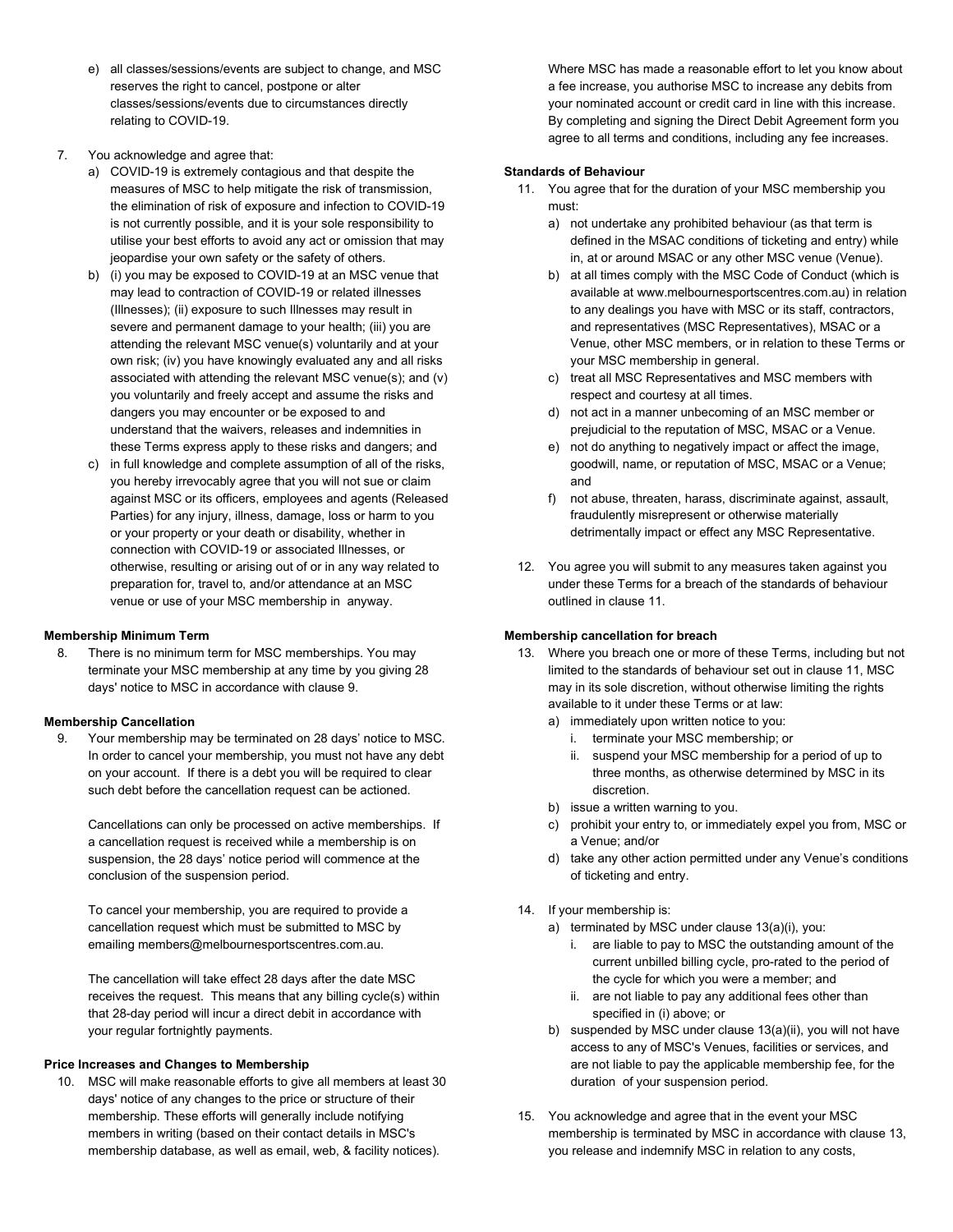expenses, actions, suits, proceedings, claims, demands or damages arising directly or indirectly in relation to such termination.

# **Change of Rules/Terms & Conditions**

16. MSC reserves the right to change, modify or update these Terms, any other rules and/ or terms and conditions relating to your membership or use of any Venue. Any such changes will be made with reasonable notice and displayed prominently in and around the relevant Venue and on the MSC website (www.melbournesportscentres.com.au).

# **Membership Suspensions**

- 17. MSC offers suspension of memberships in accordance with this clause. Memberships may be frozen, and payments suspended under the following conditions:
	- a) Members are entitled to 2 x suspension periods in any 12 month period.
	- b) The minimum suspension period is 1 day.
	- c) The maximum suspension period is 14 days.
	- d) Suspensions cannot exceed a total of 28 days in any 12 month period.
	- e) Suspension requests must be submitted to MSC in writing by emailing [members@melbournesportscentres.com.au](mailto:members@melbournesportscentres.com.au) in advance of the requested suspension period.
	- f) Members will not have access to any MSC's Venues, facilities, or services during the suspension period.
	- g) You must not have any debt on your account. If there is a debt you will be required to clear such debt before the suspension request can be actioned.
	- h) Direct debit payments will resume immediately following the allocated suspension period.

### **Medical Suspensions**

- 18. MSC offers medical suspensions of memberships in accordance with this clause. Memberships may be frozen, and payments suspended under the following conditions:
	- a) Medical suspension of memberships is only offered in cases relating to injury or medical conditions subject to approval on the receipt of relevant documentation from a registered medical practitioner, on an official company letterhead.
	- b) Members are entitled to 2 x medical suspension periods in any 12-month period.
	- c) The minimum medical suspension period is 1 day.
	- d) The maximum medical suspension period is 14 days.
	- e) Any extensions of medical suspensions will need to be applied for in writing to the Health and Wellness Manager, outlining the reason(s) for the request and are subject to approval.
	- f) Medical suspension extensions cannot exceed a total of 56 days in any 12-month period.
	- g) Medical suspension requests must be submitted in writing to MSC by emailing

[members@melbournesportscentres.com.au.](mailto:members@melbournesportscentres.com.au) 

- h) You must not have any debt on your account. If there is a debt you will be required to clear such debt before the suspension request can be actioned.
- i) Members will not have access to any MSC's Venues, facilities, or services during the suspension period.
- j) Direct debit payments will resume immediately following the allocated suspension period.

### **Direct Debit Payments**

- 19. Membership payments can be made by direct debit only. Direct debit can be made from bank account or credit card and will occur fortnightly. The first membership period is to be paid in advance at the time of submitting your membership application, this initial payment is pro rata based on the date of the next direct debit payment, following these payments will then proceed fortnightly in advance on the regular schedule. If a scheduled payment day falls on a public holiday in Victoria, MSC will debit your account on the next business day after that public holiday. Depending on your bank, payments may take up to 5 business days to be processed. You agree to pay the instalment amount at the agreed payment frequency until your membership is formally suspended or cancelled.
- 20. To help you understand your rights and responsibilities when making repayments by direct debit, please see the below detail. You are responsible for:
	- a) making sure that your nominated account is set up to accept our direct debit. If you are uncertain about this, please check with the financial institution where your account is held.
	- b) making sure there is enough money in your nominated account on the direct debit due date and up to 5 business days following. Note there may be a delay in processing the direct debit if there is a public holiday on the day of the debit: and
	- c) informing MSC if your nominated bank or credit card details change. You need to give MSC seven (7) days' notice before the direct debit due date for cancelling your membership and related direct debit.
	- If:
	- d) you consider that a direct debit repayment has been initiated incorrectly, or if you do not understand any aspect of the direct debit procedure, you should contact MSC.
	- e) your bank or credit card provider does not allow a payment, such as where your account does not have enough money in it or you are over your credit limit, MSC will require you to make that payment at MSAC reception by cash, Eftpos or credit card. Any fees for a direct debit payment that is dishonoured or unable to be processed will be passed onto you.

Where a payment is rejected under (e) above:

- f) you will incur a \$6 rejection fee that will be charged to your account by MSC.
- g) your MSC membership rights will be suspended until such time as the total membership debt plus any associated rejection fees are paid in full.

Where payments are rejected for four (4) or more consecutive pay cycles (8 weeks):

h) your MSC membership will be cancelled, and your account will be blocked for all venue use until such time as the total membership debt plus any associated rejection fees are paid in full.

21. MSC will keep all information relating to your financial institution account confidential, except where required for the purposes of conducting direct debits with your financial institution or in connection with claims made on MSC relating to an alleged incorrect debit.

# **Risk warning and Waiver**

22. Your participation in the recreational activities supplied by MSC may involve risks which can result in personal injury, death, or property damage. Prior to undertaking any such recreational activity, you should ensure you are aware of all the risks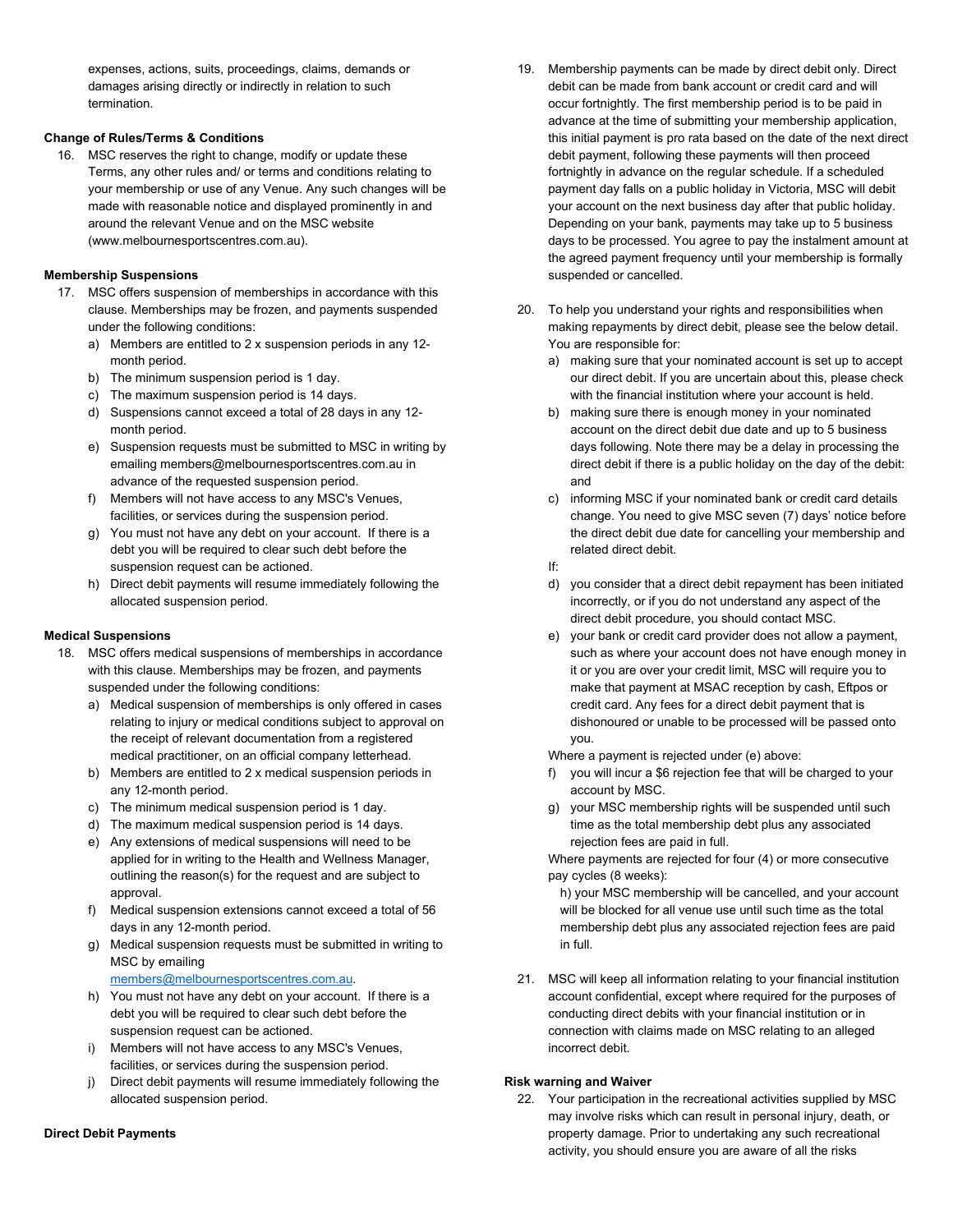involved, including those risks associated with any health condition you may have. By submitting this membership application, you acknowledge, agree, and understand that participation in the recreational services provided by MSC may involve risk. You agree and undertake any such risk voluntarily and at your own risk.

# **Waiver**

- 23. A supplier of recreational services or recreational activities may ask you to agree that statutory guarantees under the Australian Consumer Law (which is Schedule 2 to the Competition and Consumer Act 2010 (Cth)) do not apply to you (or a person for whom or on whose behalf you are acquiring the services of activities).
- 24. If you submit this membership application, you will be agreeing that your rights (or the rights of a person for whom or on whose behalf you are acquiring the services) to sue the supplier in relation to recreational services or recreational activities that you undertake because the services or recreational activities provided were not in accordance with the guarantees are excluded, restricted, or modified as follows:

# **For recreational services or recreational activities to which the Australian Consumer Law (Commonwealth) applies:**

By submitting this membership application, you agree that the liability of MSC in relation to recreational services (as that term is defined in the Competition and Consumer Act 2010 (Cth) and the Australian Consumer Law) for any:

- i. death.
- ii. physical or mental injury (including the aggravation, acceleration, or recurrence of such an injury).
- iii. the contraction, aggravation, or acceleration of a disease.
- iv. the coming into existence, the aggravation, acceleration or recurrence of any other condition, circumstance, occurrence, activity, form of behaviour, course of conduct or state of affairs:
	- a) that is or may be harmful or disadvantageous to you or the community.
	- b) that may result in harm or disadvantage to you or the community, that may be suffered by you (or a person for whom or on whose behalf you are acquiring the services) resulting from the supply of recreational services or recreational activities.

is excluded and the application of any express or implied term or guarantee under the Australian Consumer Law that any services will be provided with due care and skill is hereby excluded.

# **For recreational services to which the Australian Consumer Law (Victoria) applies:**

# **Warning under the Australian Consumer Law and Fair-Trading Act 2012:**

Under the Australian Consumer Law (Victoria), several statutory guarantees apply to the supply of certain goods and services. These guarantees mean that the suppliers named on this form MSC, are requested to ensure that the recreational services supplied to you:

- i. are rendered with due care and skill: and
- ii. are reasonable fit for any purpose which you either expressly or by implication, make known to the supplier; and
- iii. might reasonably be expected to achieve any result you have made known to the supplier.

Under section 22 of the Australian Consumer Law and Fair-Trading Act 2012 (Vic), the supplier is entitled to ask you to agree that these conditions do not apply to you. If you submit this membership application, you will be agreeing that your rights to sue the supplier under the Australian Consumer Law and Fair-Trading Act 2012 if you are killed or injured because the services were not in accordance with these guarantees, are excluded, restricted, or modified in the way set out in these terms and conditions.

**Note:** The change to your rights, as set out in these terms and conditions, does not apply if your death or injury is due to gross negligence on the supplier's part. "Gross negligence" in relation to an act or omission, means doing the act or omitting to do an act with reckless disregard, with or without consciousness, for the consequences of the act or omission. See regulation 5 of the Australian Consumer Law and Fair-Trading Regulations 2012 (Vic) and section 22(3)(b) of the Australian Consumer Law and Fair-Trading Act 2012 (Vic).

# **Exclusion of rights under the Australian Consumer Law (Victoria):**

By submitting this membership application, you agree that the liability of MSC for any death or personal injury (as defined in the Australian Consumer Law and Fair-Trading Act 2012) that may be suffered by you (or a person from whom or on whose behalf you are acquiring the services) resulting from the supply of recreational services is excluded.

## **Release & Indemnity**

- 25. In consideration of MSC accepting your membership application you, to the extent permitted by law:
	- a) release and forever discharge MSC from all Claims that you may have or may have had but for this release, but only where such Claims result from your death or personal injury, arising from or in connection with your membership of MSC, whether caused by the negligence or breach of contract by MSC or in any other manner whatsoever; and
	- b) release and indemnify MSC against any Claim which may be made by you or on your behalf for or in respect of or arising out of your death or personal injury whether caused by:
		- i. the negligence or breach of contract by MSC or in any other manner whatsoever; or
		- ii. any breach by you of the warranties given in clauses 28 or 29,

save that the above releases and indemnities shall not apply to the extent that the loss, damage, or injury that is the subject of the Claim is caused or contributed to by the grossly negligent act or omission of MSC.

- 26. In consideration of MSC accepting your membership application you, to the extent permitted by law, release and forever discharge, and indemnify and will keep indemnified and hold harmless MSC in respect of any Claim by any person:
	- a) arising as a result of or in connection with your membership or undertaking the recreational activities provided by MSC, whether caused by the negligence or breach of contract by MSC or in any other manner whatsoever.
	- b) against MSC in respect of any injury, loss or damage arising out of or in connection with your failure to comply with MSC's rules and/or directions, whether caused by the negligence or breach of contract by MSC or in any other manner whatsoever; and
	- c) arising out of or in connection with any breach by you of the warranties given in clauses 29 and 30,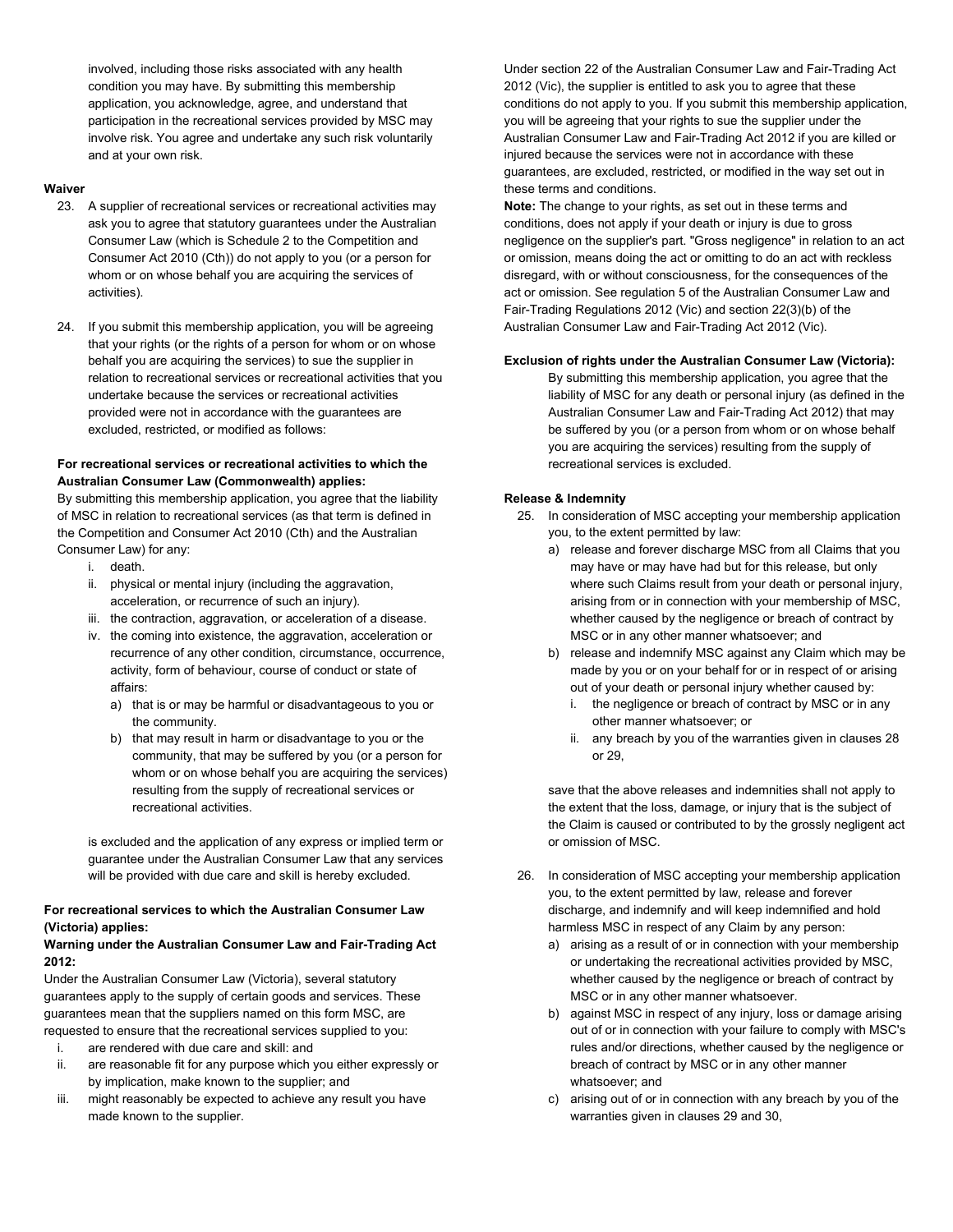save that the above releases and indemnities shall not apply to the extent that the loss, damage, or injury that is the subject of the Claim is caused or contributed to by the grossly negligent act or omission of MSC.

27. For the purposes of clauses 25 and 26, "Claim" means and includes any action, suit, proceeding, claim, demand, damage, penalty, cost, or expense however arising from or in connect with your membership of MSC but does not include a claim against MSC by any person expressly entitled to make a claim under an MSC insurance policy.

### **Insurance**

28. You acknowledge and agree that MSC has arranged some limited insurance coverage (public liability). However, you acknowledge and agree that the insurance taken out by MSC may not provide full indemnity for loss, damage, or injury that you may suffer during your use of a Venue's facilities or service and that you may have to pay the excess if a Claim is made on your behalf. You agree that your own insurance arrangements are ultimately your own responsibility, and you will arrange any additional coverage at your expense after taking into account MSC's insurance arrangements and your own circumstances.

## **Disclosure of Medical Conditions**

- 29. You warrant that prior to utilising MSC's Venues, facilities, and services you:
	- a) are and must continue to be medically and physically fit and able to utilise the Venue's facilities and services.
	- b) are not a danger to yourself or to the health and safety of others; and
	- c) are not presently receiving treatment for any condition, illness, disorder, or injury which would render it unsafe for you to utilise the Venue's facilities and services.

You acknowledge that you must, and you agree that you will, disclose any pre-existing medical or other condition that may affect the risk that either you or any other person will suffer injury, loss, or damage. You acknowledge that the MSC relies on information provided by you and that all such information is accurate and complete. You agree to report any accidents, injuries, loss or damage you suffer during use of a Venue's facilities and services to MSC before you leave the Venue.

### **Exclusion of Applicant**

30. You warrant that you have not at any time been excluded from participating in recreational activities by a medical practitioner or any person or entity including MSC. You acknowledge and agree that MSC and/or MSC Representatives may demand a medical certificate or opinion as to your fitness from a qualified medical practitioner PRIOR to your use of a Venue's facilities or services.

### **Safety**

31. You understand and acknowledge the dangers associated with the consumption of alcohol or any mind-altering substance before or during your use of a Venue's facilities or services, and you accept full responsibility for injury, loss or damage associated with the consumption of alcohol or any other mindaltering substance. You agree to follow any rules set by a Venue and/or MSC in connection with use of the Venue's facilities or services. If you fail to comply with the Venue and/or MSC's rules and/or directions, you will not be permitted to use or to continue to use the Venue's facilities or services and no refund will be given. If you suffer any injury or illness, you agree that MSC may

provide evacuation, first aid and/or medical treatment at your expense and that your acceptance of these Terms constitutes your consent to such evacuation, first aid and/or medical treatment.

### **Governing Law**

32. The governing law of these Terms is the law of the State of Victoria. You irrevocably and unconditionally consent and submit to the jurisdiction of the courts of Victoria and waive any right to object to the exercise of such jurisdiction.

### **Use of Image**

33. You acknowledge and consent to photographs and electronic images being taken of you in connection with your MSC membership, and during your use of a Venue's facilities or services. You acknowledge and agree that such photographs and electronic images are owned by MSC and MSC may use the photographs for promotional or other purposes without your further consent being necessary and without acknowledgement of you and without you being entitled to any remuneration or compensation now or in the future.

### **Privacy**

34. You understand that the personal information you have provided in this membership application is necessary for the provision of MSC's facilities and services, and that it is collected in accordance with MSC's Privacy Policy (available from www.melbournesportscentres.com.au). You acknowledge that MSC may use or disclose your personal information for the purposes of providing you with member information, services, or promotional material or otherwise in accordance with MSC's Privacy Policy. MSC may share your information with third parties such as affiliates and other organisations involved in related activities in Australia; companies engaged by MSC to carry out functions and activities on MSC 's behalf including direct marketing; MSC's professional advisers, including accountants, auditors, lawyers, and insurers; however, your information is not generally disclosed to anyone outside Australia. You understand that the MSC Privacy Policy contains information about how you may access, and request correction of your personal information held by MSC or make a complaint about the handling of your personal information and provides information about how a complaint will be dealt with by MSC. You acknowledge that your membership application may be rejected if the information is not provided. If you do not wish to receive promotional material from MSC's sponsors and third parties, you must advise MSC in writing or via the opt-out procedures provided in the relevant communication. It is your responsibility to read and understand the Privacy Policy of MSC. You understand that if you have any concern or complaint about the way MSC handles your personal information, you must contact MSC.

### **Entire agreement**

35. These Terms (and the documents to which they refer) constitute the entire agreement between the parties in respect to your MSC membership application and supersedes all other agreements, understandings and representations and negotiations with MSC in relation to MSC's services and facilities. To the extent that any clause of these Terms is void or unenforceable it is severable and does not affect the remaining provisions of the Terms.

### **Statement of Understanding**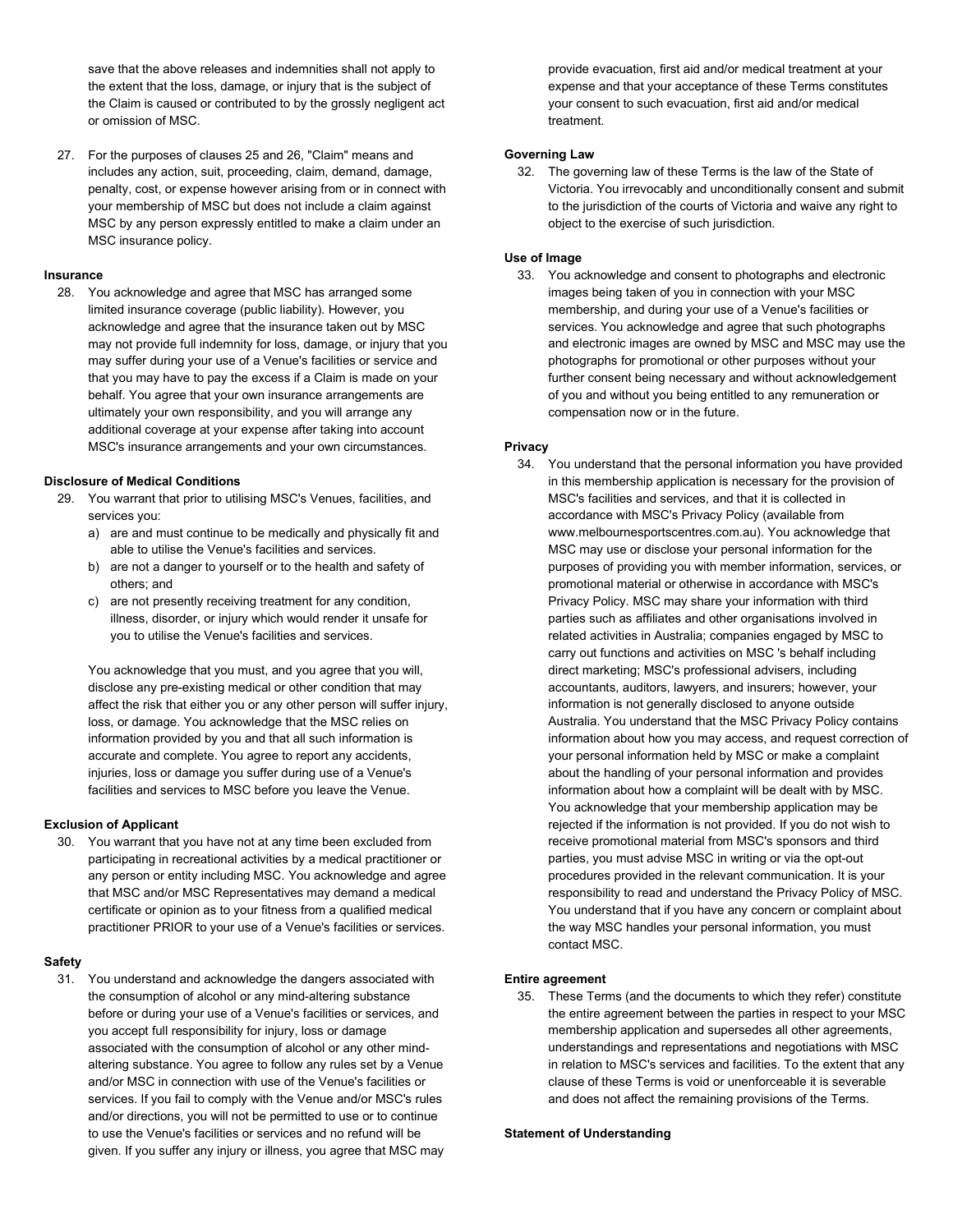36. You have read, or have had read to you, the above conditions and having understood the same, you consent to the activities proposed.

# **General conditions of entry**

37. All users must hold a valid membership card, wristband, or fob with them at all times when using a Venue's facilities. Membership cards, wristbands and fobs are strictly not transferable. Replacement cards, wristbands and fobs can be purchased at the MSAC Membership Services Desk at a cost of \$10. All members agree to comply with and be bound by each Venue's conditions of ticketing and entry, which are displayed as you enter a Venue or at

https://melbournesportscentres.com.au/terms- conditions/.

### **Lost Property**

38. While efforts are made to ensure the safety of users' personal belongings, MSC takes no responsibility for your personal belongings. You agree that at all times You are responsible for your equipment and personal belongings.

### **Parking Access**

- 39. Parking access is available to all members, with one permit available per member via licence plate recognition or membership access cards or wristbands. There is one vehicle permitted per member and parking is accessible for up to 3 hours per day. No responsibility will be accepted by MSC for fines or other sanctions incurred by a member, resulting from use of an expired permit or otherwise. It is the members responsibility to keep their vehicle registration details up to date with MSC staff.
- 40. Car parking access is subject to availability and does not guarantee that a car parking space is available to a member at any given time. During major events it is likely that members' access to car parks will be even more limited or potential unavailability of access.

### **Facility Access**

41. Facility access is subject to change and MSC's absolute discretion without notice. During major events, members may have limited access to facilities includes pools, classes and other products and services. MSC does not offer compensation to members in such instances.

# **PLEASE NOTE THE FOLLOWING:**

If the Competition and Consumer Act 2010 or similar State law operates so as to prevent the exclusion, restriction or modification of warranties otherwise implied by those laws then the liability of MSC for breach of warranties is limited to the payment of the cost of supplying MSC's services and facilities again.

This Agreement is designed to explain what your obligations are when undertaking a Direct Debit arrangement with Payrix Australia Pty Ltd (Payrix Australia) and MSC. It also details what our obligations are to you as your Direct Debit Provider. We recommend you keep this agreement in a safe place for future reference. It forms part of the terms and conditions of your Direct Debit Request (DDR) and should be read in conjunction with your DDR form.

I/We hereby authorize Payrix Australia Pty Ltd (ABN: 63 135 196 397) Direct Debit User ID 382220 to make periodic debits on behalf of Melbourne Sports Centres (ABN 16 374 471 008) (herein referred to as the Business) I/We acknowledge that Payrix Australia is acting as a Direct Debit Agent for the Business and that Payrix Australia does not

provide any goods or services and has no express or implied liability in regards to the goods and services provided by the Business or the terms and conditions of any agreement with the Business.

I/We acknowledge that Payrix Australia and the Business will keep any information (including account details) contained in the Direct Debit Request confidential. Payrix Australia and the Business will make reasonable efforts to keep any such information that we have about you secure and to ensure that any of our employees or agents who have access to information about you do not make any unauthorised use, modification, reproduction, or disclosure of that information.

We will only disclose information that we have about you:

- a) To the extent specifically required by law: or
- b) For the purposes of this agreement (including disclosing information in connection with any query or claim).

I/We acknowledge that the debit amount will be debited from my/our account according to the Direct Debit Request, this Agreement and the terms and conditions of the agreement with the Business.

I/We acknowledge that bank account details have been verified against a recent bank statement to ensure accuracy of the details provided. If uncertain you should contact your financial institution.

I/We acknowledge that is my/our responsibility to ensure that there is sufficient cleared funds in the nominated account by the due date to enable the direct debit to be honoured on the debit date. Direct debits normally occur overnight; however, transactions can take up to three (3) business days depending on your financial institution. I/We acknowledge and agree that sufficient funds will remain in the nominated account until the direct debit amount has been debited from the account and that if there are insufficient funds available, I/We agree that Payrix Australia will not be held responsible for any fees and charges that may be charged by your financial institution.

I/We acknowledge that there may be a delay in processing if:

I/We authorise:

- 1. There is a public or bank holiday on the day, or any day after the debit date
- 2. A payment request is received by Payrix Australia on a day that is not a Banking Business Day
- 3. A Payment request is received after normal operational hours, being 4pm Monday to Friday

Any payments that fall due on any of the above will be processed on the next business day.

I/We authorise the Business to vary the amount of the payments from time to time as provided for within the Business agreement. I/We authorise Payrix Australia to vary the amount of the payments upon instructions from the Business. I/We do not require Payrix Australia to notify me/us of such variations to the debit amount.

I/We acknowledge that the total amount billed will be for the specified period for this and/or subsequent agreements and/or amendments.

I/We acknowledge that the Business is to provide 14 days' notice if proposing to vary the terms of the debit arrangements.

I/We acknowledge that variations to the debit arrangement will be directed to the Business.